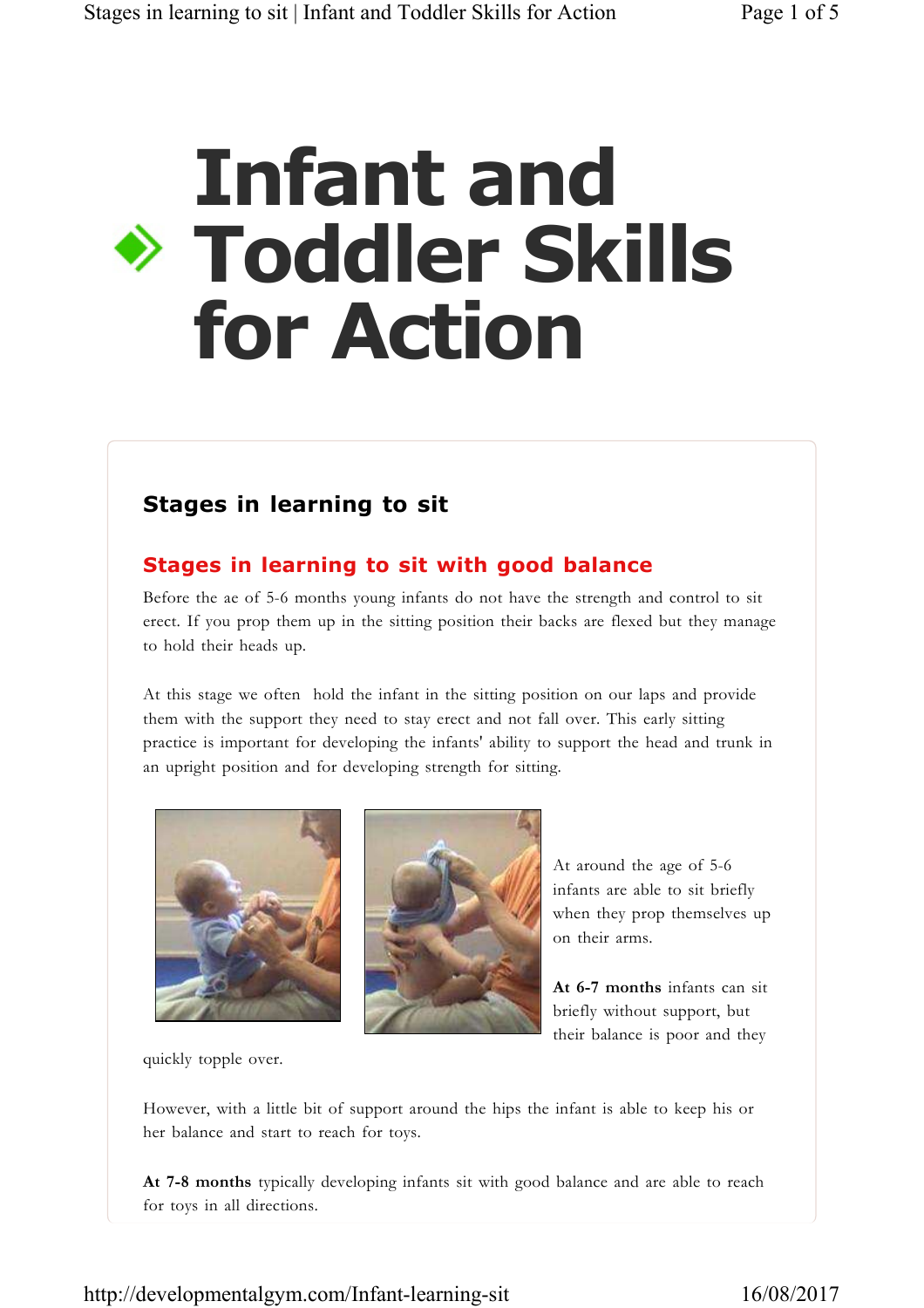



They can also lift and move large objects without loosing their balance.

As their balance improves, infants learn to twist their

head and trunk to look and reach for toys behind them.



They also start to reach across the midline this action involves twisting the trunk.

At 8-10 months, when their balance is sitting is reliable, infants start to move from the sitting onto all fours.



**Low tone and hype rmob ile infan ts do not** 

#### **reach and twist in sitting**

Low tone infants, especially if there is tightness in the hips, will often sit with a very flexed trunk.

Infants who are very flexible are able to reach far forwards, and sometimes quite far sideways.

However, they may be less willing to reach sideways or across the body, as this action disturbs their stability and balance.

Here you see Roan, who is very flexible, but also has good trunk control, reaching across her body to reach a toy.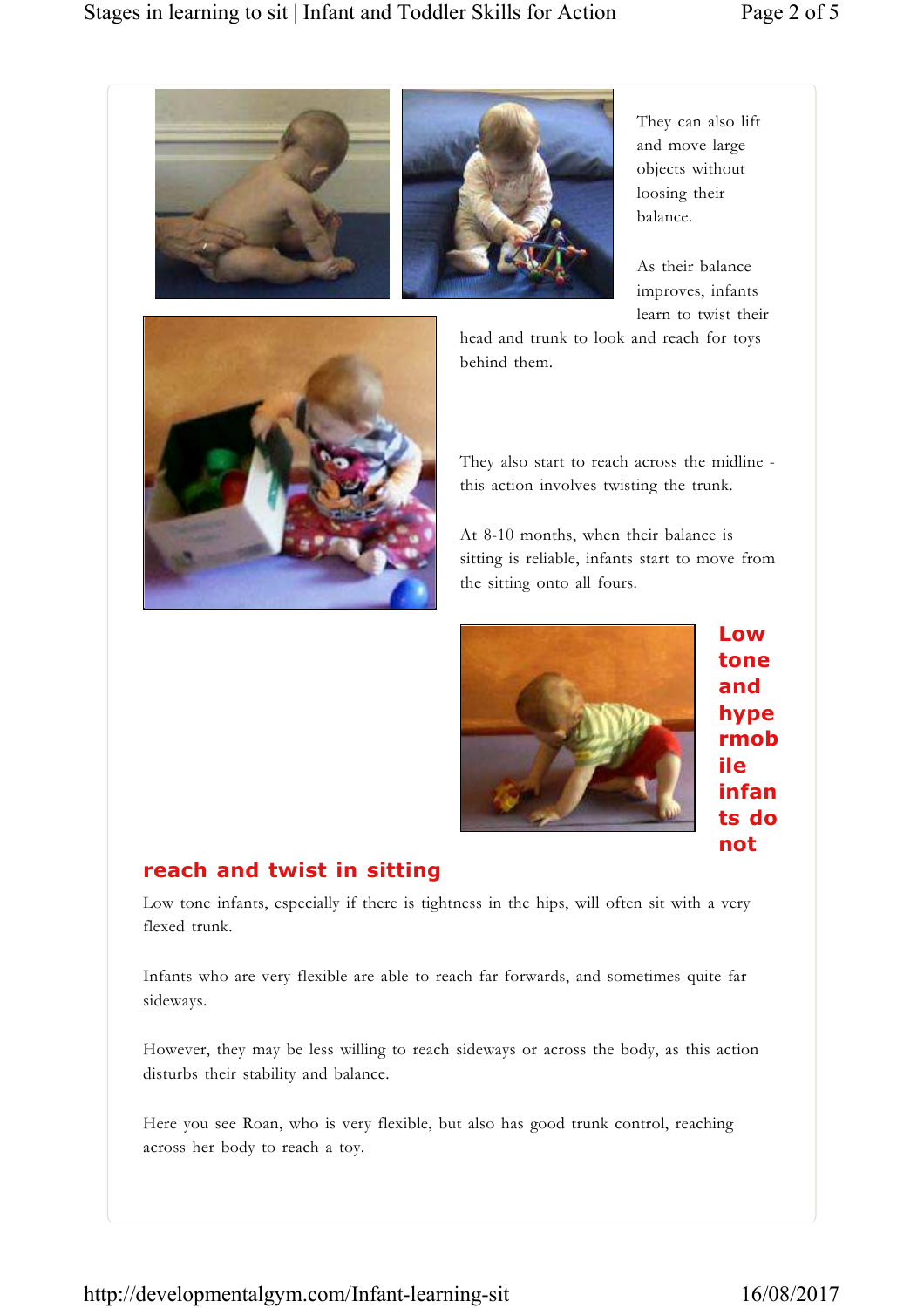





Instead of twisting the head and trunk to reach or look behind, they will often swivel on the spot.





**sitti ng dev elop men t** 

Infants only learn to sit indepe ndentl

y once they have developed the strength and control needed for keeping the head and trunk upright and steady when supported in sitting. Once they have achieved this the next step is to learn to balance in sitting.

| The infant is able to hold the<br>head up briefly when<br>supported in sitting.                                                        |       |  |                   |     |     | 10 15 12   |          |  |
|----------------------------------------------------------------------------------------------------------------------------------------|-------|--|-------------------|-----|-----|------------|----------|--|
| Supports head and looks<br>around when held and carried<br>upright.                                                                    |       |  |                   |     |     |            |          |  |
| Infant sits very briefly propping 1 2 3 4 5 6 7 8 3<br>an anns.<br>Has no balance, talk sideways<br>or forwards very quickly           |       |  |                   |     |     | 10 11 12   |          |  |
| Able to to steady head when<br>tisped back from sitting into<br>Mne.                                                                   |       |  | 1 1 3 4 5 6 7 8 3 |     |     | 10 120 127 |          |  |
| Able to 1th up the head when 1 2 3 8<br>pulled up into sitting position<br>from Wine.<br>Way assist movement by<br>pulling with arms." |       |  | c                 | iz. | ia. | 30 35 12   |          |  |
| Holch head and trunk enect<br>when supported around the<br>chest in sitting                                                            | 123.1 |  |                   |     | ×   |            | 10 11 12 |  |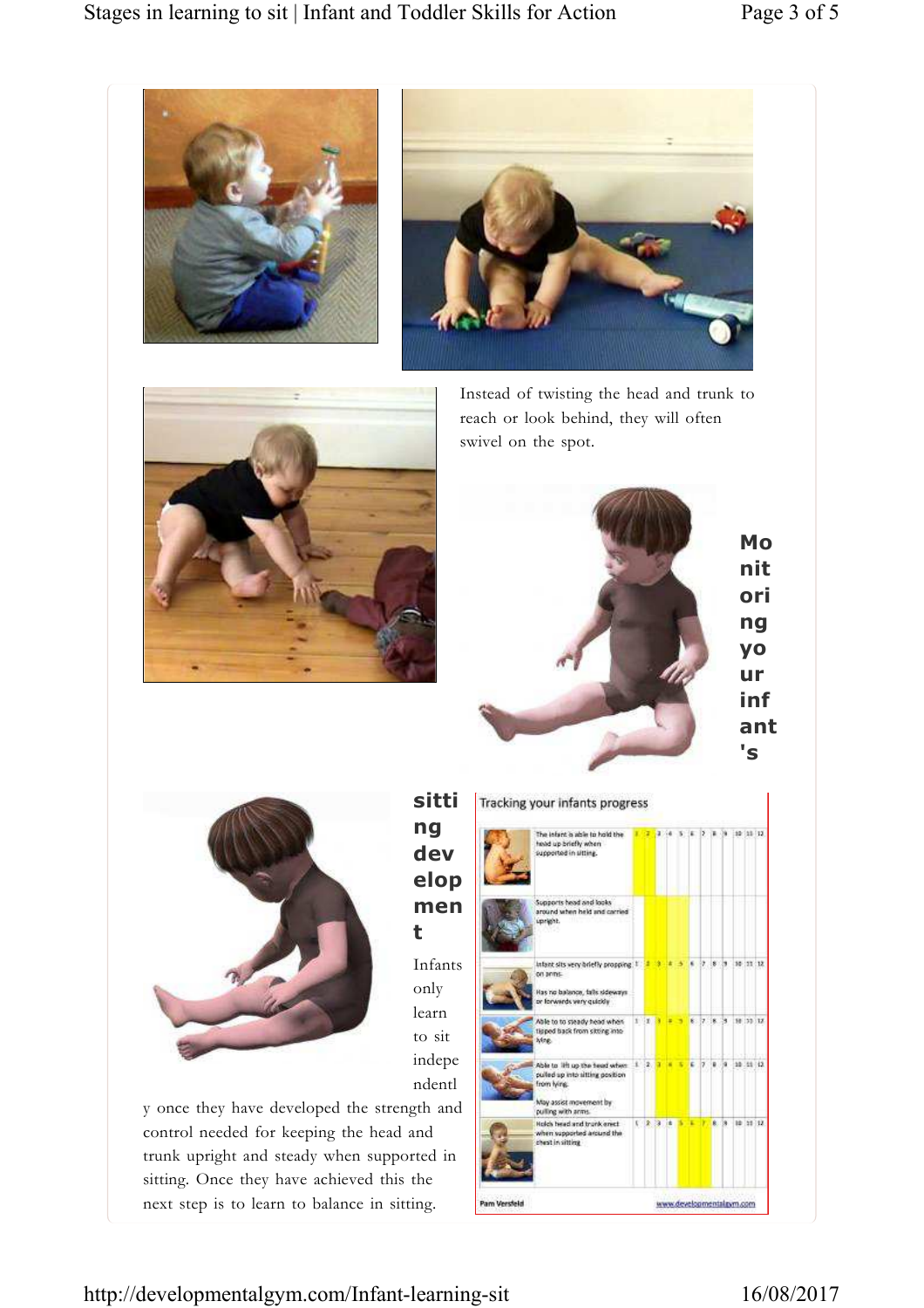Infants progress through ability levels on their way to towards the sitting milestone with a wide range in the age at which infants master each new level.

#### **When to start training sitting**

If your infant is still having difficulties sitting on her own by 8 months you will want to start some sitting training to help her gain the strength and balance needed for sitting. And once your infant can sit on her own, it is important that she becomes active in sitting and is able to reach in all direction and starts to move into the crawling position.

#### **Independent sitting is very important for attention and language development**

An infant who can sit independently is able to look around and watch what is happening in their environment. They start to use their hands to manipulate toys in more complex ways and also start to use their hands to communicate using gestures. Newly sitting infants do lots of shaking and banging of toys and these repeated rhythmical movements are linked to the onset of babbling.

### *Activities for Training Sitting*

Available to Infant Training Guide Subscribers **Read more** 



#### *First sitting: on a caregiver's lap*

An infant's first experience of sitting is usually sitting on a caregiver's lap. The caregiver provides enough support to allow the infant to keep the trunk and head erect. From this position the infant can look around and start reaching for toys.



#### *Sitting with chest high support*

Some infants have difficulty sitting erect without some support around the chest. Learn how to use foam cushions to support your infant in sitting and then encourage active looking and reaching.